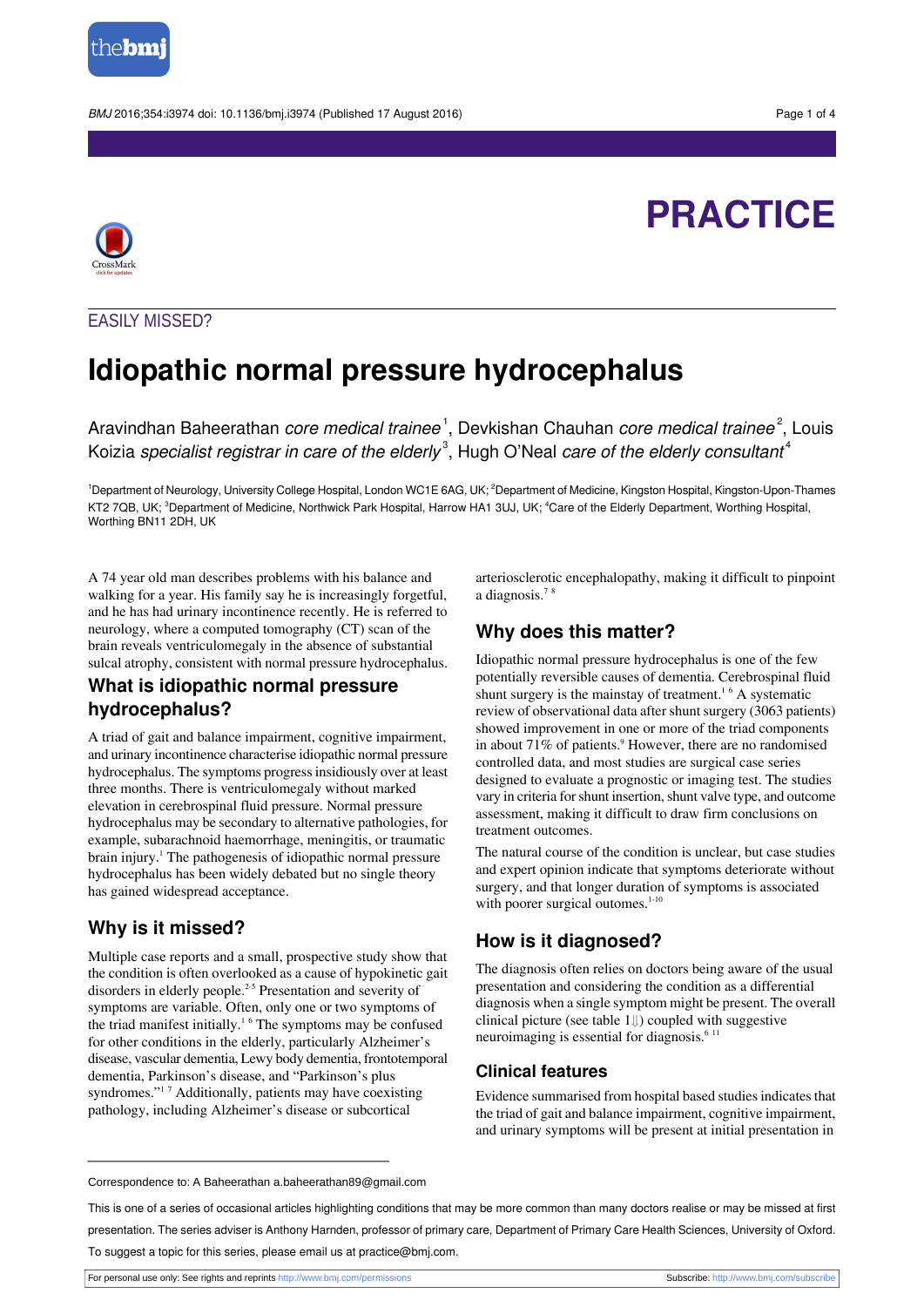#### **What you need to know**

- **•** Consider the diagnosis in patients with progressive gait, balance, or cognitive problems, and/or urinary incontinence over three months
- **•** Refer to neurology for exclusion of alternative diagnoses and neuroimaging. Ventriculomegaly in the absence of substantial sulcal atrophy is typical on neuroimaging
- **•** Shunt surgery is the mainstay of treatment and improves symptoms, though long term data are lacking. Around 1 in 10 patients may experience complications of subdural haematoma, seizures, intracerebral haemorrhage, and infection in the postoperative period

#### **How common is idiopathic normal pressure hydrocephalus?**

- **•** Evidence on the epidemiology of idiopathic normal pressure hydrocephalus is poor. Prevalence and incidence statistics are inaccurate and variable<sup>1</sup>
- It is classically seen in people >60 years old.<sup>16</sup> A retrospective Swedish study found that in those aged 70-79 years the prevalence is 0.2%, whereas in those aged 80-89 years the prevalence is 5.4%
- It is one of the few reversible causes of dementia in the elderly<sup>1</sup>

about  $60\%$  of patients.<sup>6</sup> There is no published literature on the positive predictive value and sensitivities of symptoms.

#### **Investigations**

A CT scan or magnetic resonance imaging (MRI) of the brain is the next step for those with suggestive symptoms. In normal pressure hydrocephalus, ventricular enlargement is seen out of proportion to sulcal atrophy (fig  $1 \downarrow$ ). Other features include widened temporal horns and periventricular lucency.<sup>8 12</sup> Secondary causes of normal pressure hydrocephalus can be identified. MRI has greater sensitivity in identifying changes in the brain in normal pressure hydrocephalus, $1-12$  and is always performed before surgery.

A diagnosis of idiopathic normal pressure hydrocephalus is not based on neuroimaging alone, as mild internal hydrocephalus and narrow sulci may be present in healthy elderly individuals.

### **How is it managed?**

A cerebrospinal shunt procedure, typically ventriculo-peritoneal shunt, is the mainstay of treatment.<sup>16</sup>

Case studies show that around one in 10 patients will experience subdural haematoma, seizures, intracerebral haemorrhage, and infection in the postoperative period.<sup>9</sup> Surgery is associated with a 1% mortality rate. Few studies assess long term outcomes after surgery. A retrospective study in 55 patients with idiopathic normal pressure hydrocephalus followed them for a mean of 5.9 years and found sustained improvement in all symptoms after shunt surgery, although nearly half of all patients required shunt revision.<sup>13</sup>

Patients are managed by a combination of neurology and neurosurgical input. Annual review by general practitioners should include an inquiry if mobility, memory, and continence are stable or improved. Ensure that patients are coping well in the community and have access to local support services.

We thank Dr Sara Humphrey for proofreading and suggestions to ensure applicability to primary care practitioners; Shine UK charity for providing us with patient reviewers and providing a statement on behalf of patients with hydrocephalus nationally; and the National Hydrocephalus Foundation for providing us with patient reviewers and Debbi Field's (executive director) exceptional input.

Contributors: AB developed the concept, clinical case, clinical diagnosis, investigation, revisions, final approval, and obtained all key references. DC wrote the sections on why idiopathic normal pressure hydrocephalus is missed and on management, appraised key references, and helped with revisions and final approval. LK wrote the section on why a missed diagnosis matters, and helped with revisions and final approval. HO'N was the supervising consultant and was involved in outlining structure, key points, revisions, and final approval.

Competing interests: We have read and understood the BMJ policy on declaration of interests and declare that we have no relevant interests. Provenance and peer review: Commissioned; externally peer reviewed.

Patient consent not required (patient anonymised, dead, or hypothetical).

- 1 Malm J, Eklund A. Idiopathic normal pressure hydrocephalus. Pract Neurol 2006;6:14-27[doi:10.1136/jnnp.2006.088351.](http://dx.doi.org/10.1136/jnnp.2006.088351)
- 2 Jaraj D, Rabiei K, Marlow T, Jensen C, Skoog I, Wikkelsø C. Prevalence of idiopathic normal-pressure hydrocephalus. Neurology 2014;82:1449-54. [doi:10.1212/WNL.](http://dx.doi.org/10.1212/WNL.0000000000000342) [0000000000000342](http://dx.doi.org/10.1212/WNL.0000000000000342) [pmid:24682964](http://www.ncbi.nlm.nih.gov/pubmed/?term=24682964).
- 3 Conn HO. Normal pressure hydrocephalus: a case report by a physician who is the patient. Clin Med (Lond) 2007;7:296-9. [doi:10.7861/clinmedicine.7-3-296](http://dx.doi.org/10.7861/clinmedicine.7-3-296) [pmid:17633954.](http://www.ncbi.nlm.nih.gov/pubmed/?term=17633954)
- Razay G, Wimmer M. Normal pressure hydrocephalus: Treatable dementia, missed diagnosis—the Launceston Prevalence Study. Alzheimers Dement 2013;9:P755[doi:10.](http://dx.doi.org/10.1016/j.jalz.2013.05.1530) [1016/j.jalz.2013.05.1530](http://dx.doi.org/10.1016/j.jalz.2013.05.1530).
- 5 Pradhan S, Bhan G. Normal pressure hydrocephalus: a difficult diagnosis. Geriatric Medicine 2008;10:589-92.
- 6 Mori E, Ishikawa M, Kato T, et al. Japanese Society of Normal Pressure Hydrocephalus. Guidelines for management of idiopathic normal pressure hydrocephalus: second edition. Neurol Med Chir (Tokyo) 2012;52:775-809. [doi:10.2176/nmc.52.775](http://dx.doi.org/10.2176/nmc.52.775) [pmid:23183074](http://www.ncbi.nlm.nih.gov/pubmed/?term=23183074).
- Malm J, Graff-Radford NR, Ishikawa M, et al. Influence of comorbidities in idiopathic normal pressure hydrocephalus - research and clinical care. A report of the ISHCSF task force on comorbidities in INPH. Fluids Barriers CNS 2013;10:22. [doi:10.1186/2045-8118-](http://dx.doi.org/10.1186/2045-8118-10-22) [10-22](http://dx.doi.org/10.1186/2045-8118-10-22) [pmid:23758953.](http://www.ncbi.nlm.nih.gov/pubmed/?term=23758953)
- 8 Shprecher D, Schwalb J, Kurlan R. Normal pressure hydrocephalus: diagnosis and treatment. Curr Neurol Neurosci Rep 2008;8:371-6. [doi:10.1007/s11910-008-0058-2](http://dx.doi.org/10.1007/s11910-008-0058-2) [pmid:](http://www.ncbi.nlm.nih.gov/pubmed/?term=18713572) [18713572.](http://www.ncbi.nlm.nih.gov/pubmed/?term=18713572)
- 9 Toma AK, Papadopoulos MC, Stapleton S, Kitchen ND, Watkins LD. Systematic review of the outcome of shunt surgery in idiopathic normal-pressure hydrocephalus. Acta Neurochir (Wien) 2013;155:1977-80. [doi:10.1007/s00701-013-1835-5](http://dx.doi.org/10.1007/s00701-013-1835-5) [pmid:23975646](http://www.ncbi.nlm.nih.gov/pubmed/?term=23975646).
- Kiefer M, Unterberg A. The differential diagnosis and treatment of normal-pressure hydrocephalus. Dtsch Arztebl Int 2012;109:15-25, quiz 26.[pmid:22282714](http://www.ncbi.nlm.nih.gov/pubmed/?term=22282714).
- 11 Williams MA, Relkin NR. Diagnosis and management of idiopathic normal-pressure hydrocephalus. Neurol Clin Pract 2013;3:375-85. [doi:10.1212/CPJ.](http://dx.doi.org/10.1212/CPJ.0b013e3182a78f6b) [0b013e3182a78f6b](http://dx.doi.org/10.1212/CPJ.0b013e3182a78f6b) [pmid:24175154.](http://www.ncbi.nlm.nih.gov/pubmed/?term=24175154)
- 12 Sasaki M, Yamashita F. [Neuroimaging of idiopathic normal pressure hydrocephalus—current concepts]. Brain Nerve 2008;60:241-5[.pmid:18402071](http://www.ncbi.nlm.nih.gov/pubmed/?term=18402071).
- 13 Pujari S, Kharkar S, Metellus P, Shuck J, Williams MA, Rigamonti D. Normal pressure hydrocephalus: long-term outcome after shunt surgery. J Neurol Neurosurg Psychiatry 2008;79:1282-6. [doi:10.1136/jnnp.2007.123620](http://dx.doi.org/10.1136/jnnp.2007.123620) [pmid:18356257.](http://www.ncbi.nlm.nih.gov/pubmed/?term=18356257)

Published by the BMJ Publishing Group Limited. For permission to use (where not already granted under a licence) please go to [http://group.bmj.com/group/rights-licensing/](http://group.bmj.com/group/rights-licensing/permissions) [permissions](http://group.bmj.com/group/rights-licensing/permissions)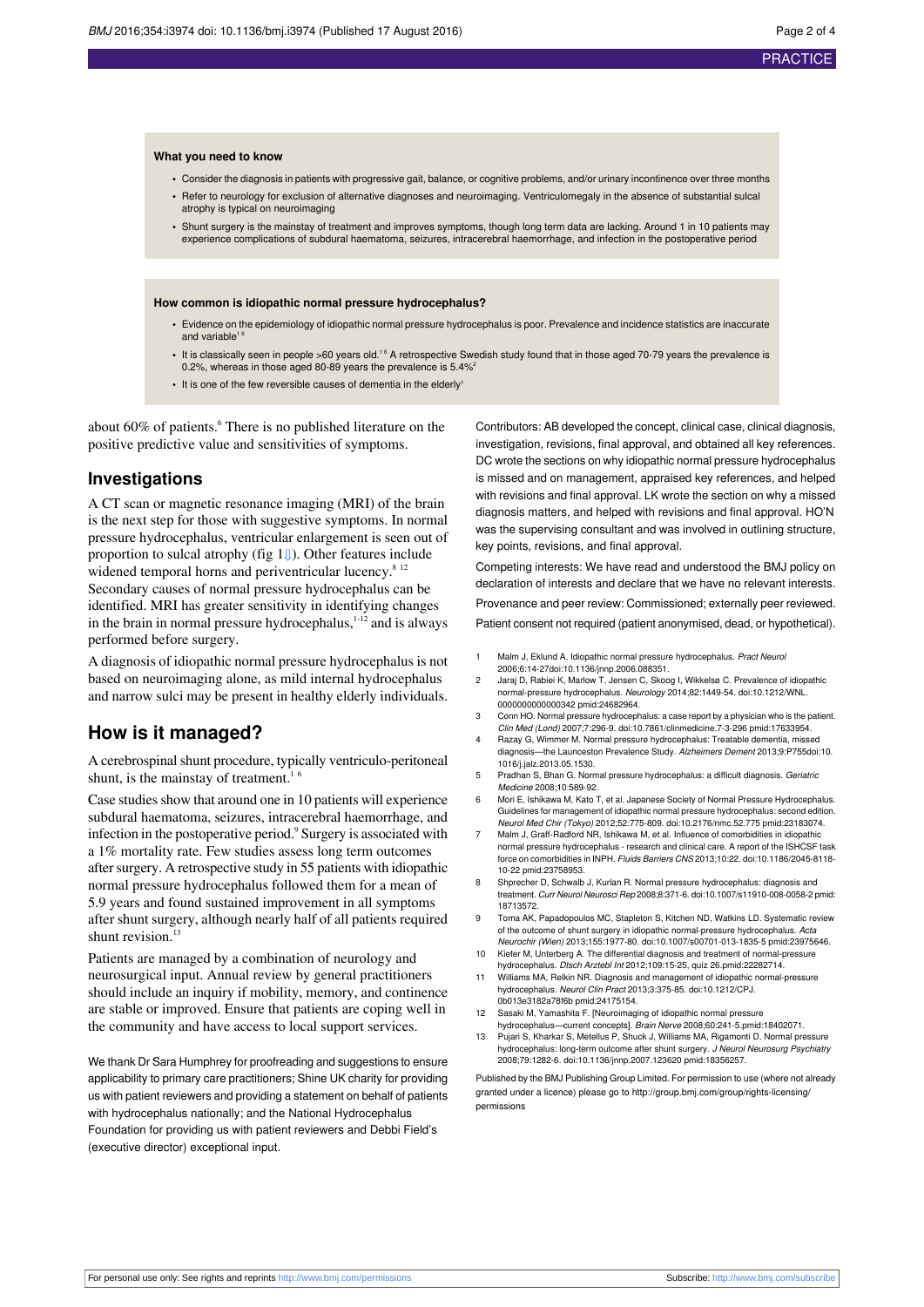## **How patients were involved in the creation of this manuscript**

We liaised with Shine UK and the National Hydrocephalus Foundation, and both provided us with patient reviewers: 10 patients with idiopathic normal pressure hydrocephalus read through our manuscript and endorsed its content.

## <span id="page-2-0"></span>**Table**

#### **Table 1| Clinical symptoms in the diagnosis of idiopathic normal pressure hydrocephalus6**

| Symptom                        | <b>Features</b>                                                                                                                                                                                        | <b>Diagnostic value</b>                                                                                                                           |
|--------------------------------|--------------------------------------------------------------------------------------------------------------------------------------------------------------------------------------------------------|---------------------------------------------------------------------------------------------------------------------------------------------------|
| Gait and balance<br>impairment | Typically the earliest and cardinal feature. Described as "magnetic," "shuffling,"<br>and "wide-based"<br>Patients seldom have the hallmarks of Parkinson's disease—that is, tremor,                   | Evidence summarised from hospital based reports<br>suggests that gait and balance impairment is<br>present in 94-100% of patients at presentation |
|                                | hypomimia, rigidity, and hand apraxia                                                                                                                                                                  |                                                                                                                                                   |
|                                | On clinical examination, inspect for a broad based gait, externally rotated foot<br>posturing, and difficulty turning on the body's long axis.                                                         |                                                                                                                                                   |
| Cognitive impairment           | Impaired attention and concentration, short term memory impairment, and<br>psychomotor slowing                                                                                                         | Cognitive impairment seems to be present in<br>78-98% of patients                                                                                 |
|                                | Severe cortical deficit (such as aphasia, apraxia, agnosia, and amnesia) and<br>absence of gait dysfunction suggest alternative cortical dementias, such as<br>Alzheimer's disease                     |                                                                                                                                                   |
| Urinary symptoms               | Typically the last symptom to emerge in normal pressure hydrocephalus, this may Urinary dysfunction present in 76-83% of patients<br>manifest as urgency, frequency (nocturnal), or frank incontinence | at presentation                                                                                                                                   |